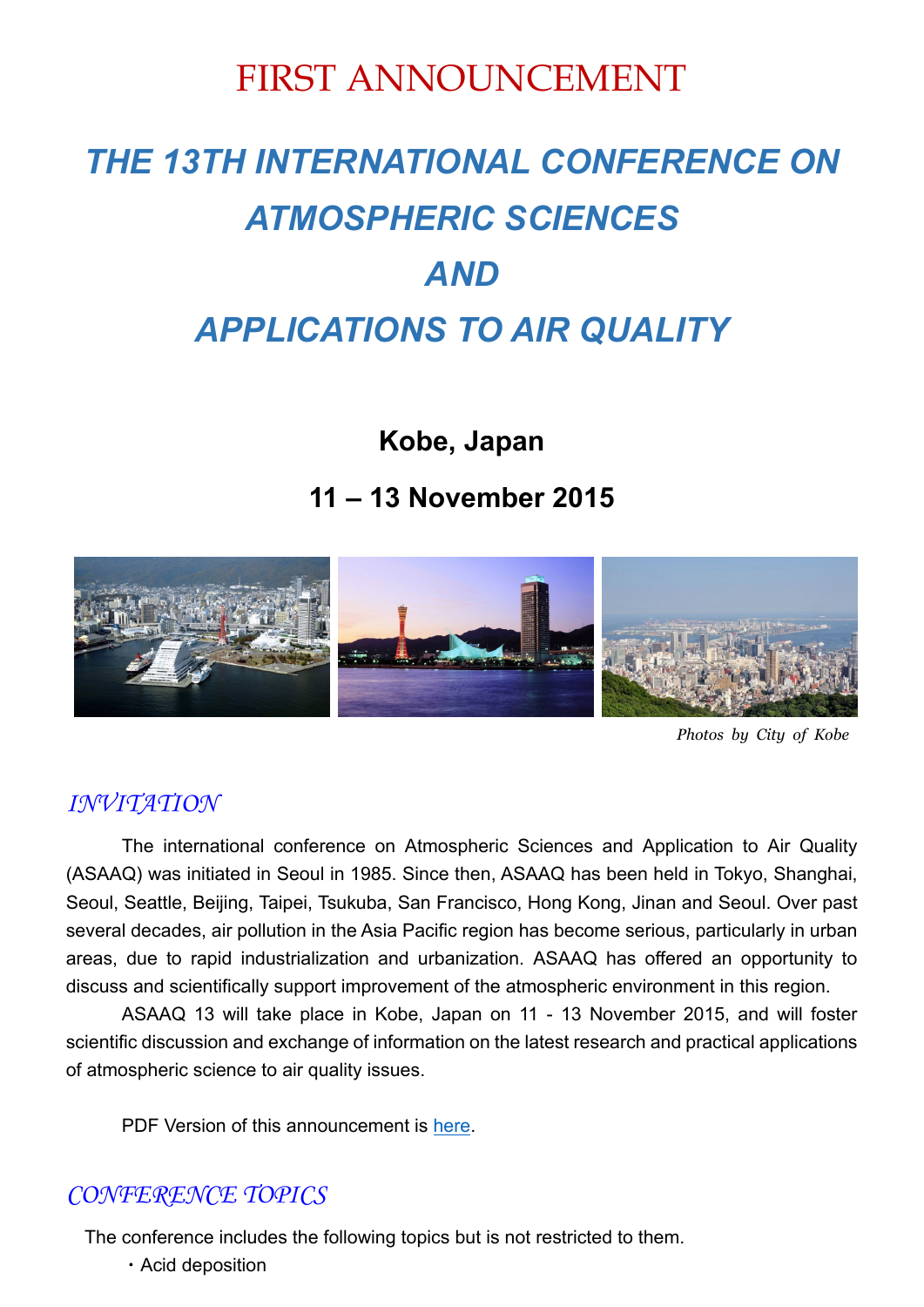- ・Adaptation technology to global and local climate change
- ・Aerosols
- ・Assessment for atmospheric environmental impact
- ・Control and removal of pollutants
- ・Emergency release (including radio nuclides)
- ・Emission inventories
- ・Hazardous materials in the atmosphere (PAH, heavy metal etc.)
- ・Interaction between air pollution and climate change and its co-benefit countermeasures
- ・Measurement and modeling of ozone, PM2.5, greenhouse gases and other air pollutants
- ・Meteorology related to air pollution
- ・Remote sensing of chemical components in the troposphere
- ・Urban air quality and environment

There are particular interests in the following topics.

- ・Chemistry in the troposphere
- ・Improvement of air quality in developing countries
- ・Long-range and cross-boundary transport in this region
- ・Photochemical air pollution
- ・Pollution control and political issues

The conveners and session proposals related to the above topics will be invited shortly.

#### *LOCATION*

Kobe is located around the center of Japan; very close to the point of Japan Standard Time (135 degrees east longitude). Kobe lies approximately 30 km west of Osaka and 30 km north of the Kansai International Airport. The nearest international airport is the Kansai International Airport, and there are two airports for domestic flights: Kobe and Osaka airports, which have connecting flights to other international airports in Japan.

#### *VENUE*

The conference will be held at Kobe International Congress Center. The congress center is located on a man-made island, called Port Island, and is easily accessed from Sannomiya, the city center of Kobe. The web site of the congress center is:

http://kobe-cc.jp/english/kaigi/index.html

#### *WEATHER*

The average temperature in Kobe in November is 14°C.

#### *REGISTRATION AND PAYMENT*

A registration web page will be available in spring, 2015.

## *SCHEDULE AND IMPORTANT DATES*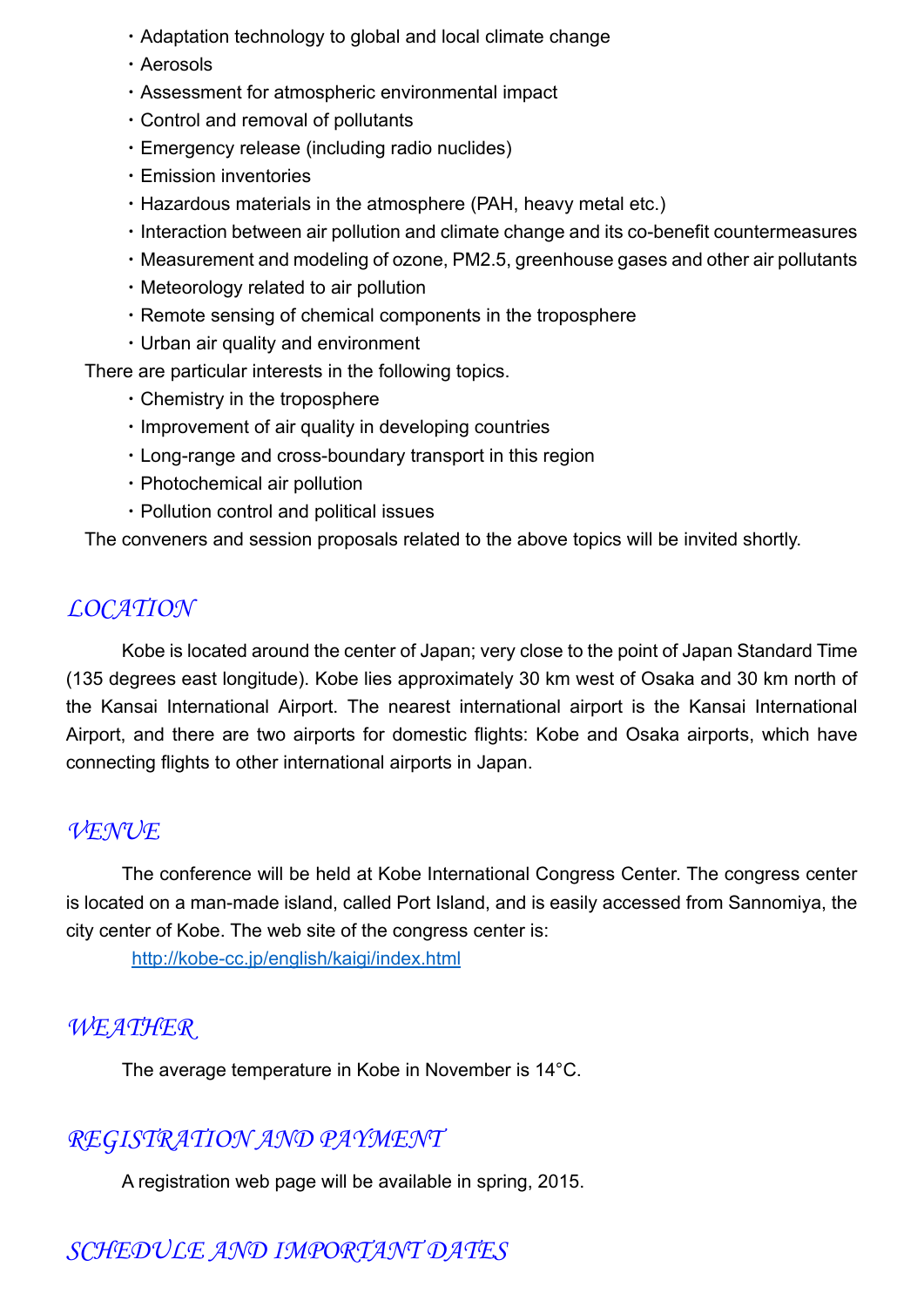| July 9 <sup>th</sup>      | 2014 | <b>First Announcement</b>                         |
|---------------------------|------|---------------------------------------------------|
| August 31 <sup>st</sup>   | 2014 | Call for conveners and organized sessions         |
| October 1 <sup>st</sup>   | 2014 | Deadline of session proposals                     |
| November 30 <sup>th</sup> | 2014 | <b>Second Announcement</b>                        |
| July 1 <sup>st</sup>      | 2015 | Deadline for abstract submissions                 |
| August 1 <sup>st</sup>    | 2015 | Notification of acceptance to submitted abstracts |

## *ORGANIZATION*

#### INTERNATIONAL COORDINATING COMMITTEE

| H Akimoto             | Asia Centre for Air Pollution Research, Japan                           |  |  |
|-----------------------|-------------------------------------------------------------------------|--|--|
| <b>G R Carmichael</b> | University of Iowa, USA                                                 |  |  |
| A Chan                | University of Nottingham-Malaysia, Malaysia                             |  |  |
| Y S Chung             | Korea Centre for Atmospheric Environment Research                       |  |  |
| A Clappier            | Centre National de la Recherche Scientifique, France                    |  |  |
| E Genikhovich         | Voeikov Main Geophysical Observatory, Russia                            |  |  |
| J Hao                 | Tsinghua University, China                                              |  |  |
| S Hatakeyama          | Tokyo University of Agriculture and Technology, Japan                   |  |  |
| L Jalkanen            | World Meteorological Organization                                       |  |  |
| <b>G</b> Kallos       | University of Athens, Greece                                            |  |  |
| Y P Kim               | Ewha Womans University, Korea                                           |  |  |
| L G Klenner           | University of Chile, Chile                                              |  |  |
| H Kondo               | National Institute of Advanced Industrial Science and Technology, Japan |  |  |
| N H (George) Lin      | National Central University, Taiwan                                     |  |  |
| S C Liu               | Academia Sinica, Taiwan                                                 |  |  |
| S C Lu                | National Central University, Taiwan                                     |  |  |
| J M Samet             | University of Southern California, USA                                  |  |  |
| P Tans                | National Oceanic and Atmospheric Administration, USA                    |  |  |
| P Thunis              | European Commission Joint Research Centre, Ispra, Italy                 |  |  |
| K Torseth             | Norwegian Institute for Air Research, Norway                            |  |  |
| C Venkataraman        | Indian Institute of Technology, India                                   |  |  |
| W X Wang              | <b>Shandong University, China</b>                                       |  |  |
| T Wang                | Hong Kong Polytechnic University, Hong Kong                             |  |  |

#### LOCAL ORGANIZING COMMITTEE

|       | <b>Toshimasa Ohara</b>                            | National Institute for Environmental Studies                     |
|-------|---------------------------------------------------|------------------------------------------------------------------|
|       | Mizuo Kajino<br>Meteorological Research Institute |                                                                  |
|       | Akira Kondo                                       | <b>Osaka University</b>                                          |
|       | Hiroaki Kondo                                     | National Institute of Advanced Industrial Science and Technology |
| Chair | Hiroshi Niino                                     | The University of Tokyo                                          |
|       | Hiroshi Tanimoto                                  | National Institute for Environmental Studies                     |
|       | Teruyuki Nakajima                                 | The University of Tokyo                                          |
|       | Shiro Hatakeyama                                  | Tokyo University of Agriculture and Technology                   |